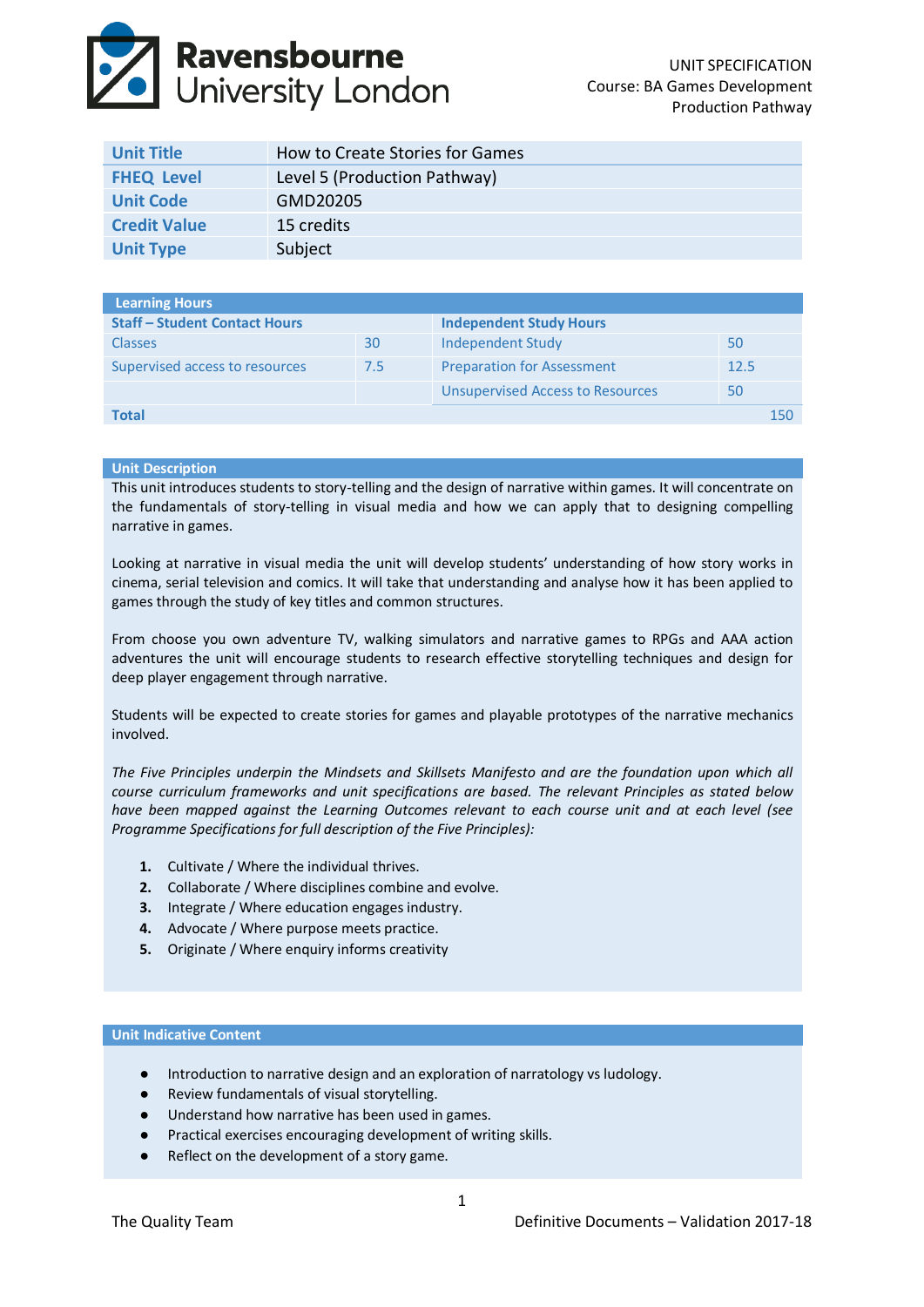## **Unit Aims**

Within the context of the Honours Degree credit framework, the aims of the course are to:

• Enable students to design narrative for games, to create compelling stories and encourage player engagement.

• Provide a supportive environment for students to engage in debate about games and the role of narrative in them.

• Encourage students' intellectual and personal development by fostering, enhancing and promoting their skills in writing, visualising and creating narratives for games.

• Promote diversity, inclusivity, ethical, social and environmental awareness and provide opportunities for study and progression to all students.

The curriculum design and units will *"facilitate acquisition of appropriate knowledge and understanding, development of the necessary personal attributes, and application of the skills which equip and prepare students for continuing personal development and professional practice."* (Subject Benchmark Statements, 2017).

# **Unit Learning Outcomes (Items in bold are the main focus within each LO for the unit)**

# **LO1 Cultivate**

- **Technical Competence**
- **Subject Knowledge**
- **Resilience**

**Evidence capacity for evolving discipline specific knowledge and technical competencies, supporting academic & practical self-efficacy and evolving employability skills.**

# **LO4 Advocate**

- **Critical Reflection**
- Professional Identity

**Evidence ability to engage with Critical Reflection, to review, analyse and interpret personal and professional development.**

**Evidence developing working process that identifies consideration and interpretation of social and ethically responsible working methods and how this guides personal professional practice.**

**LO5 Originate**

- **Research**
- **Experimentation**
- **Ideation**

**Evidence capacity for considered and aligned enquiry processes to inform practical and theoretical development in physical, written and oral forms.**

**Evidence capacity to combine ideas, materials, tests and outcomes into solutions that inform and guide practical and theoretical development in physical, written and oral forms.**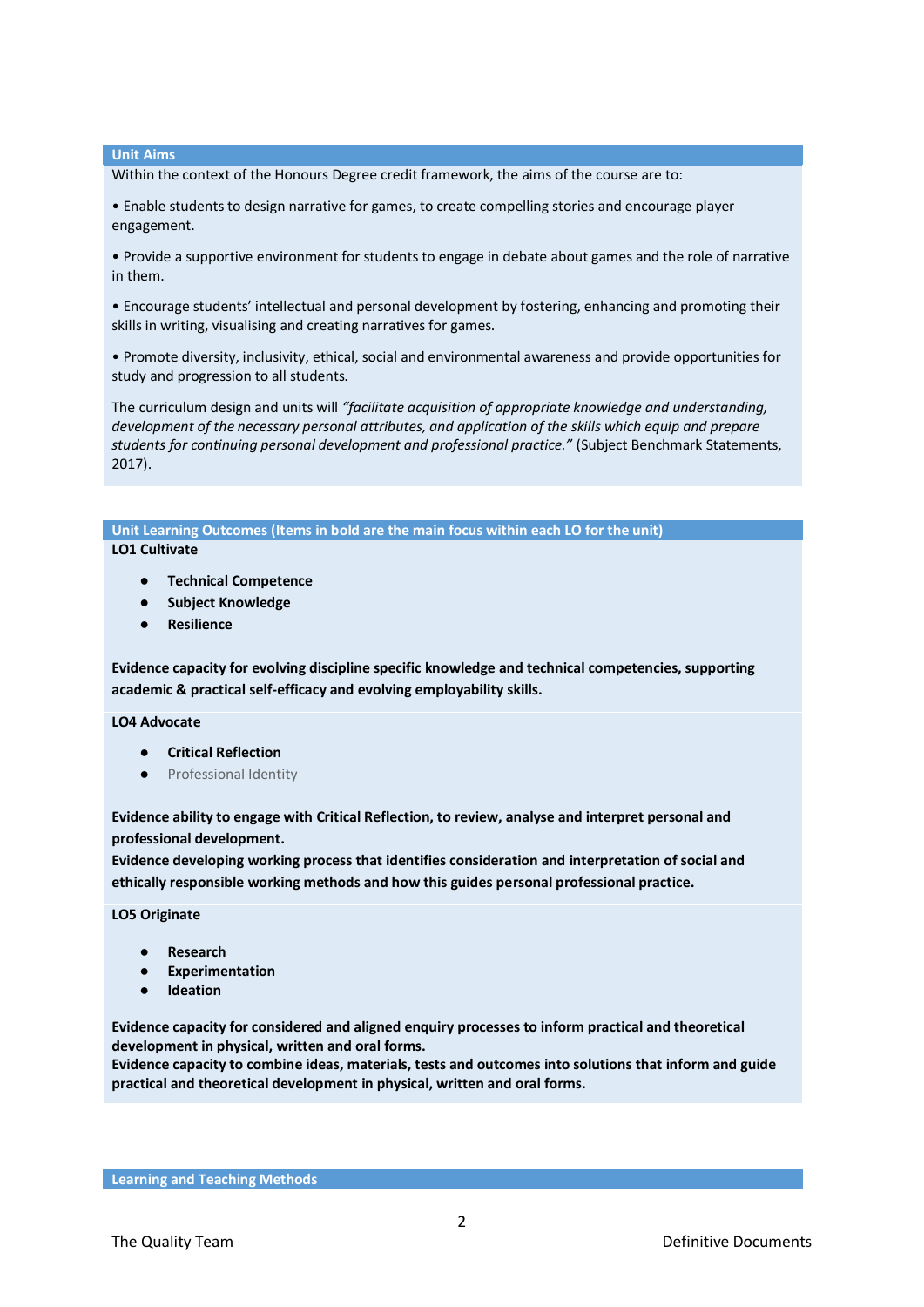Learning will be developed through: lectures, practical demonstrations, and online courses provided by 3<sup>rd</sup> parties. It will also feature seminars, tutorials, master classes, critical self and peer appraisal and collaborative working.

Where appropriate external guest speakers will further support delivery on the unit. Students will also need to undertake self‐directed independent study to support learning.

The following methods play a significant role in learning and teaching on the course:

- Group projects underpin peer learning and are used to promote transferable skills such as team working and communication.
- Aligned Workshops, Lectures and Seminar sessions support the core teaching delivery.
- Research led projects are used to embed an understanding of research and research methods from the beginning to ensure students develop the skill to explore the contexts and conditions of their practice.
- Reflective journals are used throughout the course to promote the development of autonomous, confident and critically reflective, self‐directed learners.
- Self-evaluative writing is used to enable students to take responsibility for their own learning by identifying needs and prioritisiIgboayaka90ng and planning their learning.
- Self-assessment encourages students to take responsibility for monitoring and making judgments about aspects of their own learning.
- Peer assessment is used to promote assessment as part of learning.
- Live projects and student exhibitions and /or pop up events, support an outward facing ethos and encouraging students to develop their practice in relevant professional contexts.

### **Assessment methods and tasks**

*Brief description of assessment methods*

- *Formative Assessment: You will be given the opportunity for formative feedback/feedforward. This will be given midway through the unit or at an appropriate time.*
- *Summative assessment: Is the completion of the main unit tasks typically a finished outcome together with associated research and reflective elements and the completion of a digital workbook and accompanying treatments or presentations.*
- *Presentations to peers are usually within a small group environment where at least two tutors are present.*
- *Playable builds should be self-contained and not the editor project files unless stated by the brief*
- In some cases digital files will be required to assess technical skill.
- *You will be notified of your grades within 3 weeks of the hand in date and feedback is usually via an audio file in which at least two tutors contribute to feedback and feedforward.*

| <b>Assessment tasks</b>    | <b>Weighting (%)</b> (one grade or multi-grade unit) |
|----------------------------|------------------------------------------------------|
| <b>Game Prototype</b>      | 50%                                                  |
| <b>Narrative Portfolio</b> | 50%                                                  |

# **Indicative Assessment Criteria**

● **Demonstrate the ability to design a playable game or level showcasing narrative design (LO5,**